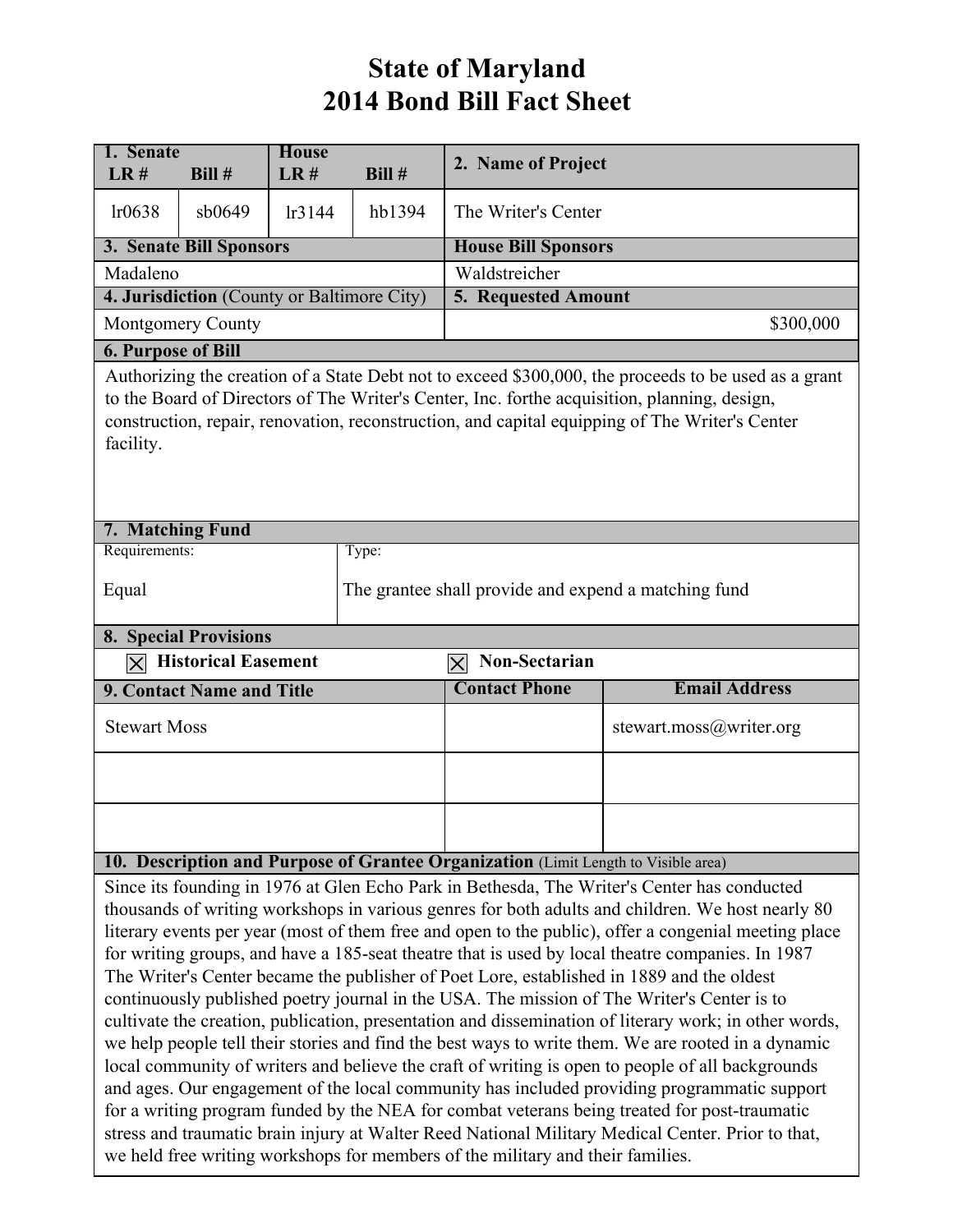## **11. Description and Purpose of Project** (Limit Length to Visible area)

Our project is to continue upgrading our Walsh Street facility, which was built by the County in 1961. Phase 1 of the project included: waterproofing the building by installing French drains and three sump pumps; abating mold that developed over the years; upgrading some rest rooms in compliance with ADA requirements; and removing several non-bearing walls in the basement to a) bring in more light from the set of windows that goes along the alleyway connecting Walsh and Stanford Streets and b) create a small writer's studio that can accommodate 12-16 library-style carrels that writers can rent for a quiet, but not isolated, space in which to do their work and also providing an additional source of income to the Center.

Phase 2 of the project involves: removing the current roof and adding the shell of a second floor that will eventually (in Phase 3) contain additional classrooms, offices, and restrooms, including a seminar room (tentatively called The Veterans Writing Studio) dedicated to active-duty or retired members of the military who are aspire to be published authors; installing a 3-stop elevator to connect all three floors of the Center; and rebuilding the main (Walsh St.) entrance to accommodate

| an ADA-compliant ramp that will facilitate handicapped access.                                                                                                                                                                                                                             |             |  |  |  |
|--------------------------------------------------------------------------------------------------------------------------------------------------------------------------------------------------------------------------------------------------------------------------------------------|-------------|--|--|--|
| Round all amounts to the nearest \$1,000. The totals in Items 12 (Estimated Capital Costs) and 13 (Proposed Funding<br>Sources) must match. The proposed funding sources must not include the value of real property unless an equivalent<br>value is shown under Estimated Capital Costs. |             |  |  |  |
| <b>12. Estimated Capital Costs</b>                                                                                                                                                                                                                                                         |             |  |  |  |
| <b>Acquisition</b>                                                                                                                                                                                                                                                                         |             |  |  |  |
| Design                                                                                                                                                                                                                                                                                     | \$15,000    |  |  |  |
| <b>Construction</b>                                                                                                                                                                                                                                                                        | \$988,585   |  |  |  |
| Equipment                                                                                                                                                                                                                                                                                  |             |  |  |  |
| <b>Total</b>                                                                                                                                                                                                                                                                               | \$1,003,585 |  |  |  |
| 13. Proposed Funding Sources - (List all funding sources and amounts.)                                                                                                                                                                                                                     |             |  |  |  |
| <b>Source</b>                                                                                                                                                                                                                                                                              | Amount      |  |  |  |
| Board of Directors - cash contributions                                                                                                                                                                                                                                                    | \$102,285   |  |  |  |
| <b>State Bond Bill</b>                                                                                                                                                                                                                                                                     | \$300,000   |  |  |  |
| Montgomery County Capital Improvement Program                                                                                                                                                                                                                                              | \$250,000   |  |  |  |
| Private donations from individuals and foundations                                                                                                                                                                                                                                         | \$351,300   |  |  |  |
|                                                                                                                                                                                                                                                                                            |             |  |  |  |
|                                                                                                                                                                                                                                                                                            |             |  |  |  |
|                                                                                                                                                                                                                                                                                            |             |  |  |  |
|                                                                                                                                                                                                                                                                                            |             |  |  |  |
|                                                                                                                                                                                                                                                                                            |             |  |  |  |
|                                                                                                                                                                                                                                                                                            |             |  |  |  |
|                                                                                                                                                                                                                                                                                            |             |  |  |  |
| <b>Total</b>                                                                                                                                                                                                                                                                               | \$1,003,585 |  |  |  |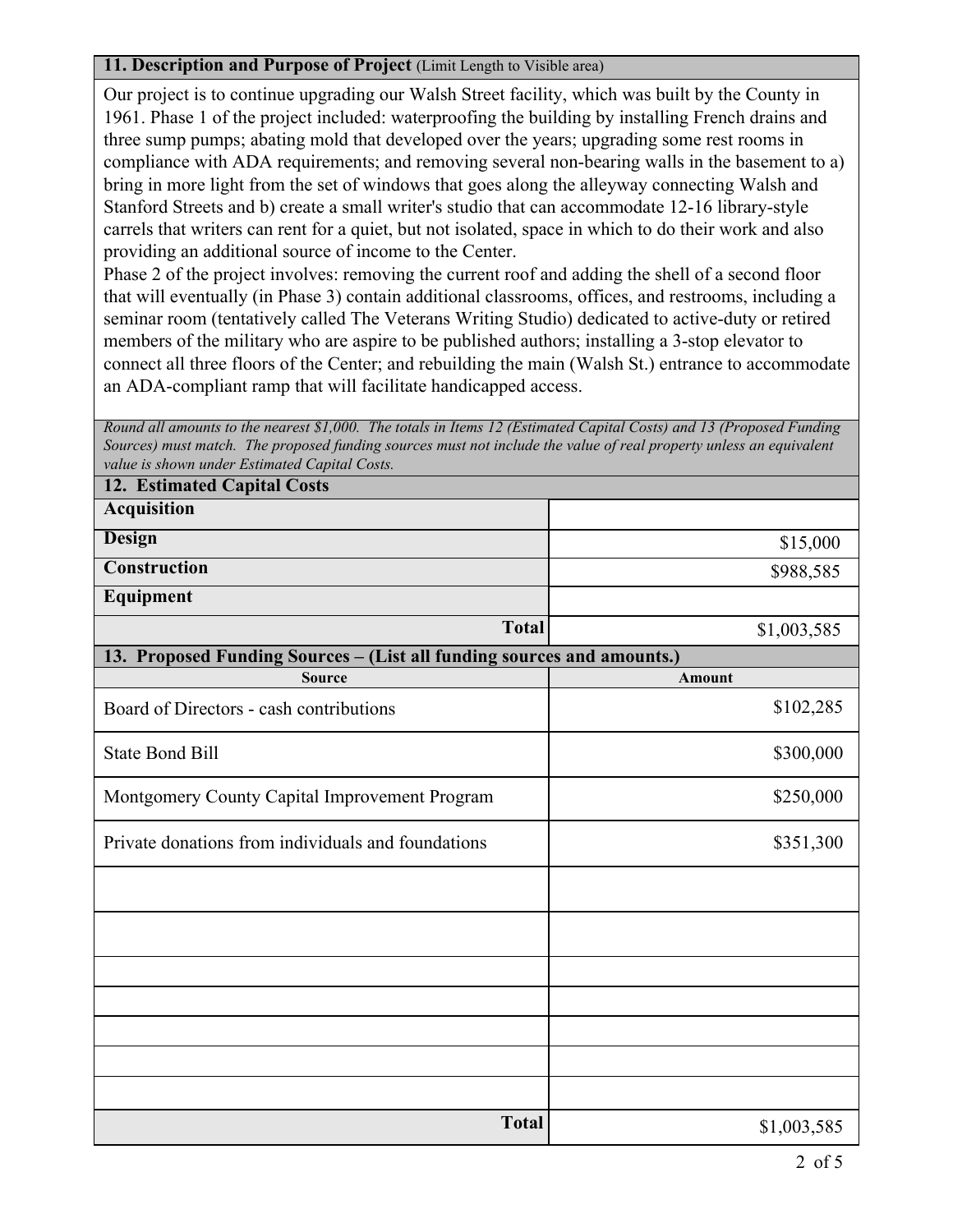| 14. Project Schedule (Enter a date or one of the following in each box. N/A, TBD or Complete) |                                                                |  |                           |                                                                                        |                                             |                                  |                            |  |
|-----------------------------------------------------------------------------------------------|----------------------------------------------------------------|--|---------------------------|----------------------------------------------------------------------------------------|---------------------------------------------|----------------------------------|----------------------------|--|
| <b>Begin Design</b><br><b>Complete Design</b>                                                 |                                                                |  |                           | <b>Begin Construction</b>                                                              | <b>Complete Construction</b>                |                                  |                            |  |
|                                                                                               | 1/27/2014<br>5/27/2014                                         |  |                           | 5/4/2015                                                                               |                                             | 11/4/2015                        |                            |  |
|                                                                                               | <b>15. Total Private Funds and</b>                             |  |                           |                                                                                        | <b>16. Current Number of</b>                |                                  | 17. Number of People to be |  |
| <b>Pledges Raised</b>                                                                         |                                                                |  |                           | <b>People Served Annually at</b>                                                       |                                             | <b>Served Annually After the</b> |                            |  |
|                                                                                               |                                                                |  |                           | <b>Project Site</b>                                                                    |                                             |                                  | <b>Project is Complete</b> |  |
| 102285.00                                                                                     |                                                                |  |                           | 6,000                                                                                  |                                             | 8,000                            |                            |  |
|                                                                                               | 18. Other State Capital Grants to Recipients in Past 15 Years  |  |                           |                                                                                        |                                             |                                  |                            |  |
| <b>Legislative Session</b><br><b>Amount</b>                                                   |                                                                |  |                           | <b>Purpose</b>                                                                         |                                             |                                  |                            |  |
| 2013                                                                                          | sb0448; hb0177 --                                              |  | 250000.00                 | Renovating basement of 4508 Walsh Street, including<br>waterproofing and abating mold. |                                             |                                  |                            |  |
|                                                                                               |                                                                |  |                           |                                                                                        |                                             |                                  |                            |  |
|                                                                                               |                                                                |  |                           |                                                                                        |                                             |                                  |                            |  |
|                                                                                               |                                                                |  |                           |                                                                                        |                                             |                                  |                            |  |
|                                                                                               | 19. Legal Name and Address of Grantee                          |  |                           |                                                                                        | <b>Project Address (If Different)</b>       |                                  |                            |  |
| The Writer's Center, Inc., 4508 Walsh Street,<br>Bethesda, MD 20815                           |                                                                |  |                           |                                                                                        |                                             |                                  |                            |  |
|                                                                                               | 20. Legislative District in<br><b>Which Project is Located</b> |  |                           |                                                                                        | 18 - Southeastern Central Montgomery County |                                  |                            |  |
|                                                                                               | 21. Legal Status of Grantee (Please Check one)                 |  |                           |                                                                                        |                                             |                                  |                            |  |
| <b>Local Govt.</b>                                                                            |                                                                |  | <b>For Profit</b>         |                                                                                        | <b>Non Profit</b>                           |                                  | Federal                    |  |
|                                                                                               | $\overline{X}$                                                 |  | $\boldsymbol{\mathrm{X}}$ |                                                                                        | $\pmb{\times}$                              |                                  | $ \mathbf{X} $             |  |
|                                                                                               | 22. Grantee Legal Representative                               |  |                           |                                                                                        | 23. If Match Includes Real Property:        |                                  |                            |  |
|                                                                                               | Name:<br>Patricia A. Harris                                    |  |                           |                                                                                        | <b>Has An Appraisal</b>                     |                                  | Yes/No                     |  |
|                                                                                               |                                                                |  |                           |                                                                                        | <b>Been Done?</b>                           |                                  |                            |  |
| <b>Phone:</b>                                                                                 | 301-841-3832                                                   |  |                           |                                                                                        |                                             |                                  |                            |  |
| <b>Address:</b>                                                                               |                                                                |  |                           |                                                                                        | If Yes, List Appraisal Dates and Value      |                                  |                            |  |
| Lerch, Early & Brewer, 3 Bethesda Metro                                                       |                                                                |  |                           |                                                                                        |                                             |                                  |                            |  |
| Center, Suite 460, Bethesda, MD                                                               |                                                                |  |                           |                                                                                        |                                             |                                  |                            |  |
| 20814-5367                                                                                    |                                                                |  |                           |                                                                                        |                                             |                                  |                            |  |
|                                                                                               |                                                                |  |                           |                                                                                        |                                             |                                  |                            |  |
|                                                                                               |                                                                |  |                           |                                                                                        |                                             |                                  |                            |  |
|                                                                                               |                                                                |  |                           |                                                                                        |                                             |                                  |                            |  |
|                                                                                               |                                                                |  |                           |                                                                                        |                                             |                                  |                            |  |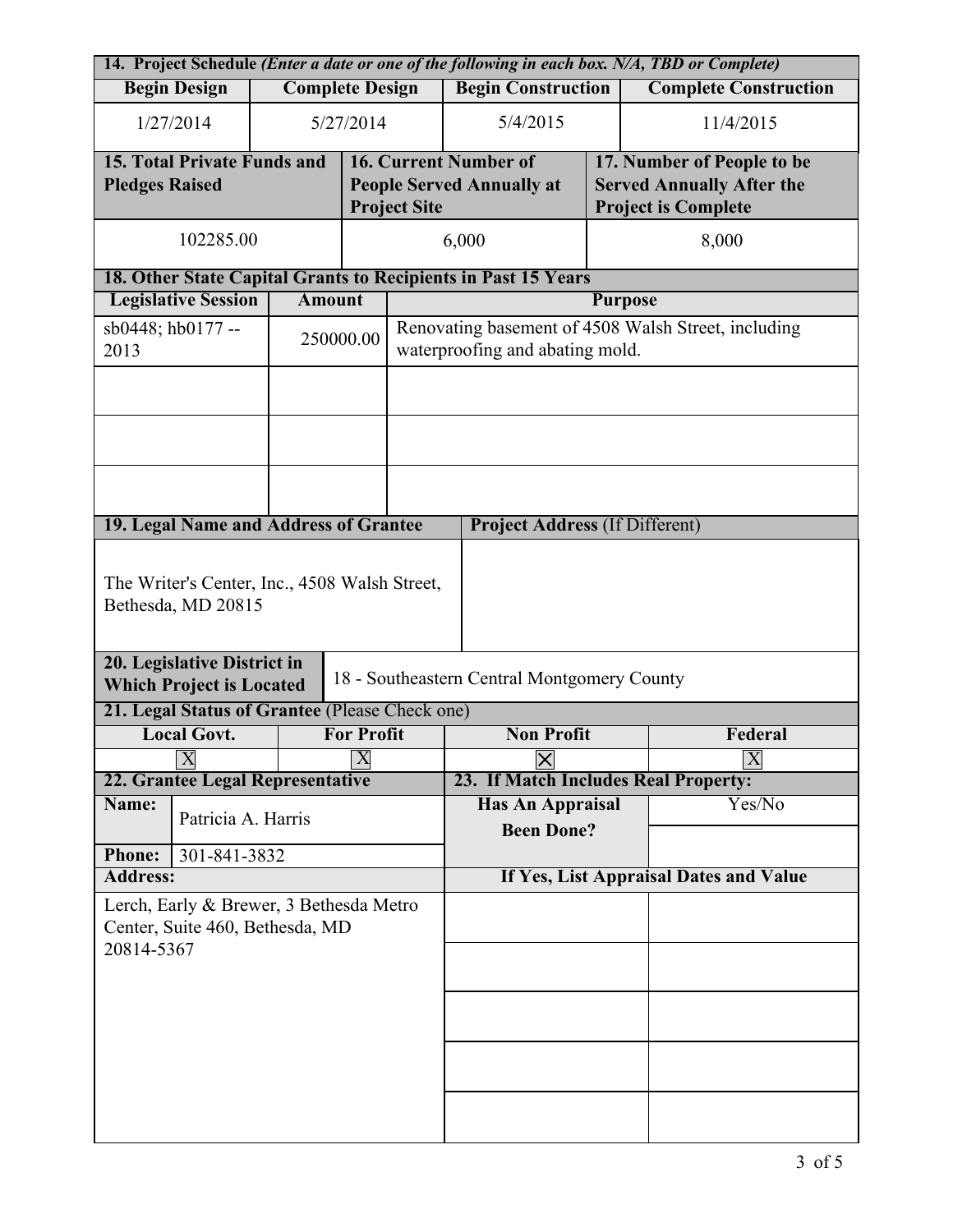| 24. Impact of Project on Staffing and Operating Cost at Project Site                     |                                                                                             |                          |  |                            |               |  |  |  |
|------------------------------------------------------------------------------------------|---------------------------------------------------------------------------------------------|--------------------------|--|----------------------------|---------------|--|--|--|
| Current # of                                                                             |                                                                                             | <b>Current Operating</b> |  | <b>Projected Operating</b> |               |  |  |  |
| <b>Employees</b>                                                                         | <b>Employees</b>                                                                            | <b>Budget</b>            |  |                            | <b>Budget</b> |  |  |  |
| 7 full time; 1 part-time                                                                 | 7 full time; 1 part<br>time                                                                 |                          |  |                            | 1015000.00    |  |  |  |
|                                                                                          | 25. Ownership of Property (Info Requested by Treasurer's Office for bond issuance purposes) |                          |  |                            |               |  |  |  |
|                                                                                          | A. Will the grantee own or lease (pick one) the property to be improved?<br>Lease           |                          |  |                            |               |  |  |  |
| B. If owned, does the grantee plan to sell within 15 years?                              |                                                                                             |                          |  |                            |               |  |  |  |
| C. Does the grantee intend to lease any portion of the property to others?<br>No         |                                                                                             |                          |  |                            |               |  |  |  |
| D. If property is owned by grantee and any space is to be leased, provide the following: |                                                                                             |                          |  |                            |               |  |  |  |
|                                                                                          |                                                                                             |                          |  | <b>Cost</b>                | <b>Square</b> |  |  |  |
|                                                                                          | <b>Lessee</b>                                                                               |                          |  |                            | Footage       |  |  |  |
|                                                                                          |                                                                                             | Lease                    |  | Lease                      | <b>Leased</b> |  |  |  |
|                                                                                          |                                                                                             |                          |  |                            |               |  |  |  |
| E. If property is leased by grantee – Provide the following:                             |                                                                                             |                          |  |                            |               |  |  |  |

| $\mathbf{r}$ - $\mathbf{r}$ by $\mathbf{r}$ - $\mathbf{r}$ - $\mathbf{r}$ - $\mathbf{r}$ - $\mathbf{r}$ $\mathbf{r}$ $\mathbf{r}$ $\mathbf{r}$ |                           |                                                   |  |  |  |
|------------------------------------------------------------------------------------------------------------------------------------------------|---------------------------|---------------------------------------------------|--|--|--|
| <b>Name of Leaser</b>                                                                                                                          | <b>Length of</b><br>Lease | <b>Options to Renew</b>                           |  |  |  |
| <b>Montgomery County</b>                                                                                                                       | 15 years                  | Renewable for 15 years at end<br>of 15-year lease |  |  |  |
|                                                                                                                                                |                           |                                                   |  |  |  |
|                                                                                                                                                |                           |                                                   |  |  |  |
|                                                                                                                                                |                           |                                                   |  |  |  |
|                                                                                                                                                |                           |                                                   |  |  |  |
|                                                                                                                                                |                           |                                                   |  |  |  |
| <b>26. Building Square Footage:</b>                                                                                                            |                           |                                                   |  |  |  |
| <b>Current Space GSF</b>                                                                                                                       |                           | 12,200                                            |  |  |  |
| <b>Space to Be Renovated GSF</b>                                                                                                               |                           |                                                   |  |  |  |
| <b>New GSF</b>                                                                                                                                 | 4,000                     |                                                   |  |  |  |
| 27. Year of Construction of Any Structures Proposed for<br><b>Renovation, Restoration or Conversion</b>                                        | 1961                      |                                                   |  |  |  |